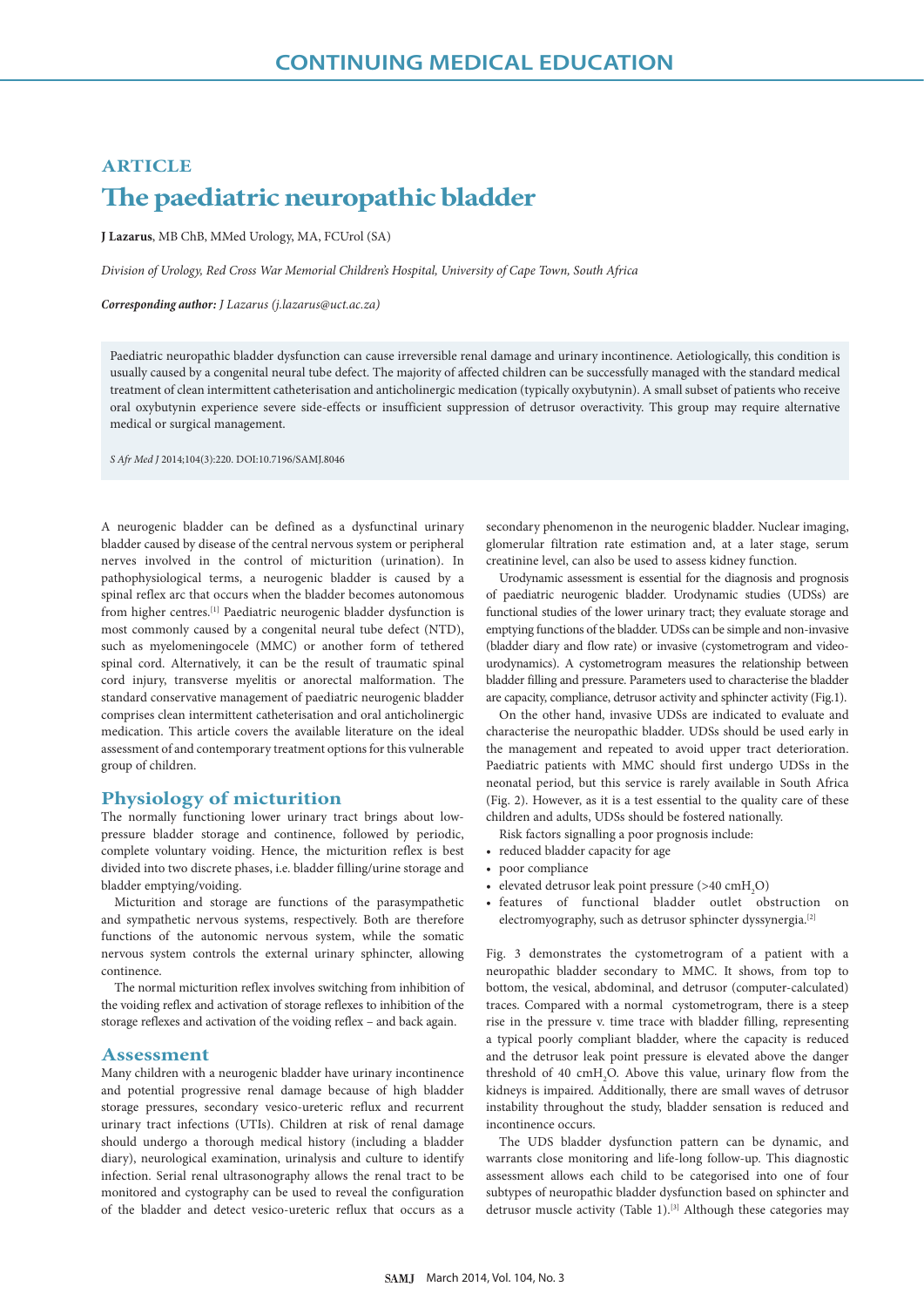

*Fig. 1. Typical urodynamic study set-up: dual lumen catheter to allow simultaneous infusion and pressure measurement with a separate rectal catheter as a control for intra-abdominal pressure, thus allowing computerderived true detrusor pressure.* 



*Fig. 2. Dedicated paediatric urodynamic and sonar suite at Red Cross War Memorial Children's Hospital.*

overlap, they assist in patient management. Anticholinergic drugs might at best be expected to treat the neurogenic detrusor overactivity associated with types B and D by improving functional capacity and reducing filling pressures. Types A and C usually require clean intermittent catheterisation alone, with marginal benefit expected from anticholinergics.

# **Management**

The primary goals of paediatric neurogenic bladder management are to normalise vesical pressure and to achieve social continence.



*Fig. 3. A cystometrogram showing the typical steep trace of a poorly compliant bladder with reduced capacity and elevated detrusor leak point pressure.*

#### **Table 1. The four subtypes of paediatric neurogenic bladder**

|             | Muscle activity |             |
|-------------|-----------------|-------------|
| <b>Type</b> | Sphincter       | Detrusor    |
| А           | Overactive      | Underactive |
| B           | Overactive      | Overactive  |
| C           | Underactive     | Underactive |
| Ð           | Underactive     | Overactive  |
|             |                 |             |

Additionally, 58% of children with untreated MMC exhibit progressive renal deterioration by 3 years of age;<sup>[4]</sup> therefore the early treatment of these children can also improve renal function.<sup>[5]</sup>

### **Pharmacotherapy**

During normal bladder function, acetylcholine released from parasympathetic nerves activates muscarinic receptors in this organ, causing detrusor contraction and resultant micturition. In patients with a neuropathic bladder, disordered innervation commonly results in dyssynergia between the detrusor and external sphincters, which adversely affects bladder function.

There are five subtypes of muscarinic receptors expressed in the bladder. Of these, M2 receptors are the most abundant, although M3 receptors are more functionally active.<sup>[6]</sup> Oral anticholinergics, such as oxybutynin, block these receptors, causing relaxation of the bladder's smooth muscle, and are well established as the firstline pharmacotherapeutic agents for neurogenic bladder in adults and children. The majority of children with neurogenic bladder (70 - 90%) are effectively managed with oral anticholinergics and clean intermittent catheterisation, avoiding the need for surgical intervention, e.g. augmentation cystoplasty or bladder outlet surgery.[7]

Of the anticholinergic agents available, few have regulatory approval for use in children. Oxybutynin chloride is FDA approved. It is widely used, and long-term treatment supports its safety in children, including newborns.[3] The limitations of oral anticholinergic use are the associated side-effects and that a subset of children fail to adequately respond to this therapy. Inadequate responses are characterised by ongoing urinary incontinence, which can reduce quality of life and cause progressive upper-tract dilatation and loss of renal cortical mass. Side-effects of anticholinergic agents include dry mouth, blurred vision, constipation, facial flushing and dizziness. Of significant concern are the suggested cognitive side-effects, particularly as these children represent a neurologically vulnerable cohort.<sup>[8]</sup>